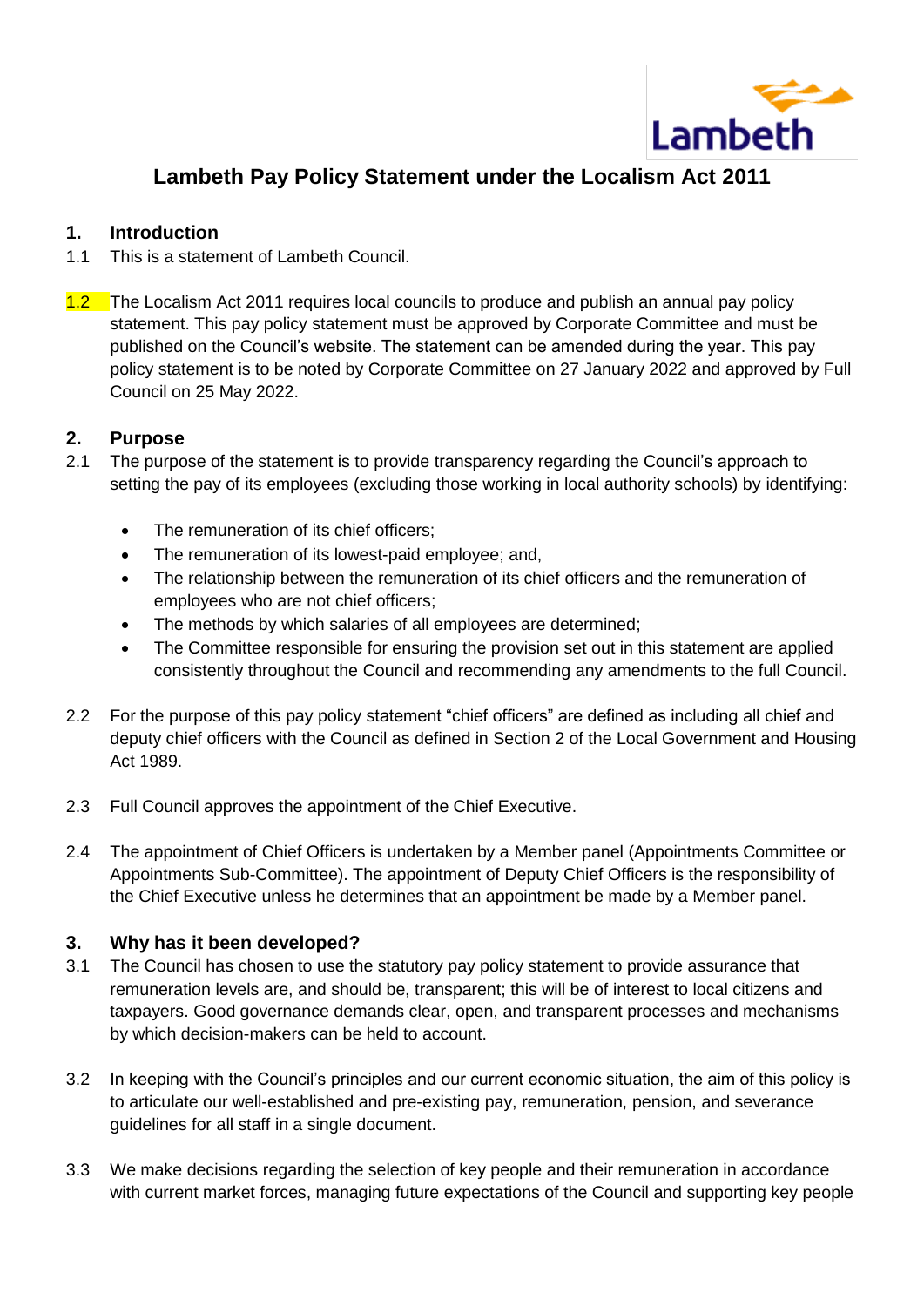in line with a well-reasoned and transparent remuneration package – based on compelling business case evidence.

3.4 We note that in line with other London Boroughs, we have already met the standard outlined in the Localism Act 2011 and have the expertise to maintain its principles of transparency.

## **4. Who does it apply to?**

4.1 The policy applies to all employees. It applies to any officer who is responsible for appointing staff and determining their payment. No individual officer can make these decisions without reference to this overarching policy statement, the Localism Act and the previously published guidelines for the recruitment, retention, or retirement of employees.

## **5. Pay and Remuneration**

- 5.1 All officers must understand, adhere to, and enforce our current terms and conditions with respect to recruitment, re-organisation, re-deployment and redundancy. The Council will comply with all relevant employment legislation and the associated scope in determining the pay and remuneration of its employees. This includes the Equality Act 2010, Part Time Employment (Prevention of Less Favourable Treatment) Regulations 2000, The Agency Worker Regulations 2010 and, where relevant, the Transfer of Undertakings (Protection of Employment) Regulations 2006.
- 5.2 With regard to the equal pay requirements contained within the Equality Act 2010, the Council ensures that all pay arrangements can be objectively justified through the use of well-established job evaluation methods.

# **6. Job Evaluation**

- 6.1 All jobs (including those attracting salaries more than £100,000 per annum) are evaluated by independent and qualified people using either the Korn Ferry Hay Group specialist resource (for Assistant Directors, Directors, Strategic Directors and Deputy Chief Executives) or the Greater London Provincial Council (for all other grades). These are well established processes for setting the benchmark for job descriptions, evaluation of roles, the grading of posts and the appropriate remuneration. Government legislation allows schools to determine their own pay arrangements for staff.
- 6.2 In determining its grading structure and setting overall pay levels for all posts the Council takes account of the need to ensure value for money in respect of the use of public expenditure, balanced against the need to recruit and retain employees who are able to meet the requirements of providing high quality services to the community in an effective, efficient and collaborative way.

# **7. Remuneration for the Chief Executive**

- 7.1 The responsibility for determining the level of remuneration for the Chief Executive is delegated to the Director of Human Resources & Organisational Development (HR & OD) in consultation with the Leader, Deputy Leaders, and the Leaders of the opposition parties. Remuneration is based upon a salary range determined by an independent job evaluation process.
- 7.2 The responsibility for determining the level of remuneration for Deputy Chief Executives and Strategic Directors is delegated to the Chief Executive in consultation with the relevant Cabinet Member and the Director of HR & OD. Remuneration is based upon a salary range determined by an independent job evaluation process.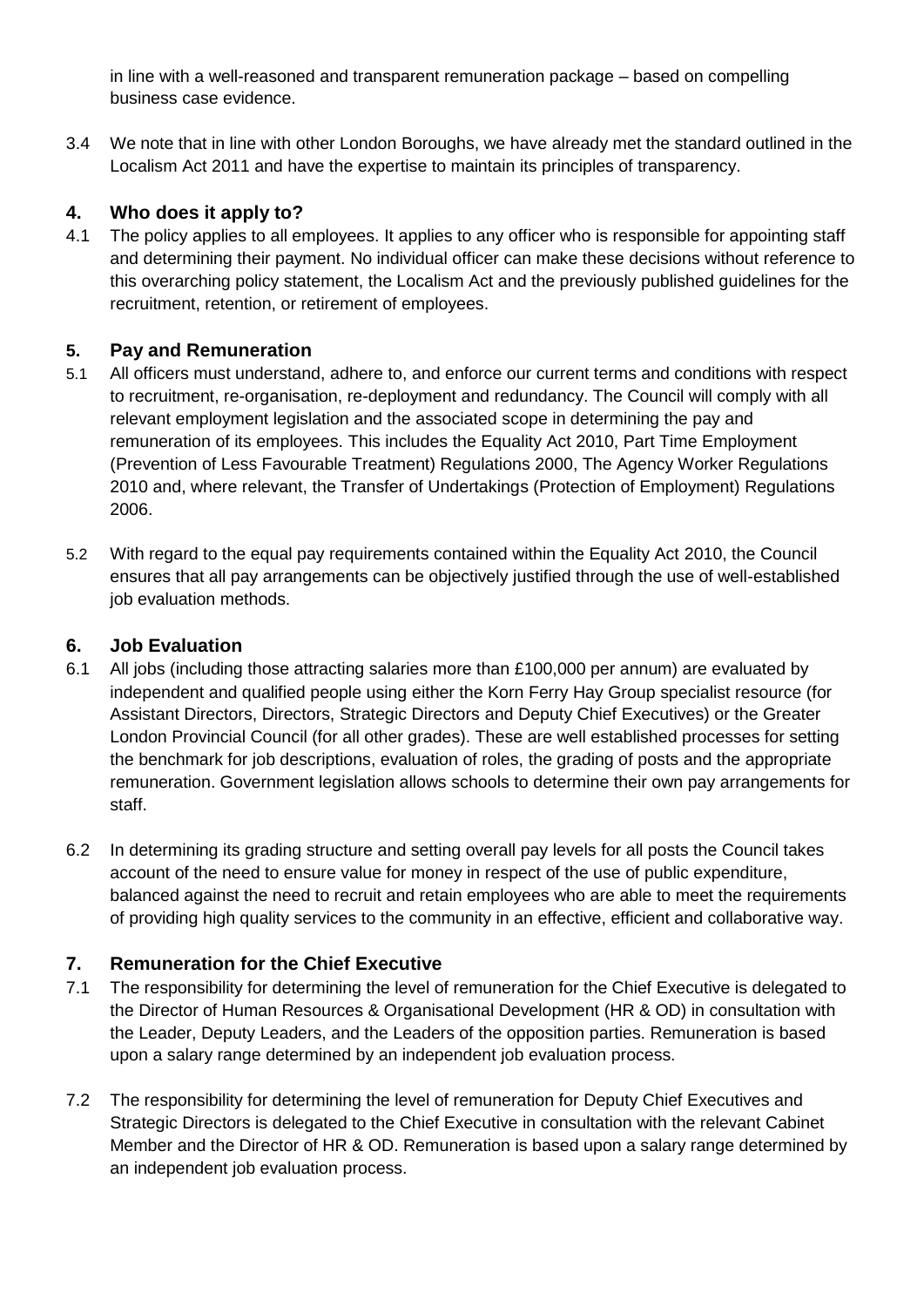- 7.3 The determination of the level of remuneration for all other staff, including posts attracting salaries in excess of £100,000 per annum is based solely upon a salary range determined by an independent job evaluation process. Discretion on the precise salary level can, therefore, only be made within the evaluated grade for the role. In most cases this will be the minimum point of the salary scale unless there are compelling and evidence-based reasons to do otherwise. A yearly cost of living increases is negotiated nationally.
- 7.4 To encourage employees to develop in their role and to improve their performance based on evaluated pay grades, each having a salary range comprising some incremental points. Most employees incrementally progress through the pay grade for their job. Progression will normally be one increment (pay spine column point) on the 1st of April each year until the top of the grade is reached.
- 7.5 Council employees are employed on terms and conditions which fall within a relevant national/regional pay and conditions framework. The pay and conditions are:
	- The National Joint Council for Local Government Pay;
	- Soulbury Pay and Conditions for Educational Psychologist:
	- NHS Pay and Conditions; and,
	- **•** Teachers Pay and Conditions framework.
- 7.6 The Council does not apply any bonuses or performance-related pay to any of its staff, including the Chief Executive, Strategic Directors and other senior officers.

#### **8. Pay Supplements**

- 8.1 From time to time, it may be necessary to pay special allowances or supplements to individual employees as part of their employment contract where specific circumstances require this and where it can be justified in accordance with council policies. Such allowances are negotiated nationally or locally, through collective bargaining arrangements, and/or as determined by Council policy. Our recruitment, retention and market supplements – usually associated with 'hard to fill' or 'critical' posts - will be based on the current financial and skills requirements of the Council. We will review all functions that attract these allowances using evidence and only when a compelling business case can be made. Where appropriate and necessary therefore, we may approve remuneration at another level.
- 8.2 From time to time, it may be necessary for the Council to engage consultants to undertake time limited pieces of work. The payment of consultants in these circumstances is strictly managed by the Council in accordance with its Supplier Contract Management through a Neutral Vendor arrangement. Any such engagements are reviewed on a regular basis.
- 8.3 We will continue to benchmark and evaluate existing job grades and posts with London Councils in order to keep pace with market and austerity forces.
- 8.4 The job grade and level of remuneration will remain in accordance with the function of the role.

#### **9. Pension**

- 9.1 All discretionary benefits under the Local Government Pension Scheme will be in accordance with our published guidelines.
- 9.2 The employee contribution to the pension scheme is dependent on the annual salary. There are 9 different contribution banding rates between 2.75% and 12.5% depending on actual pensionable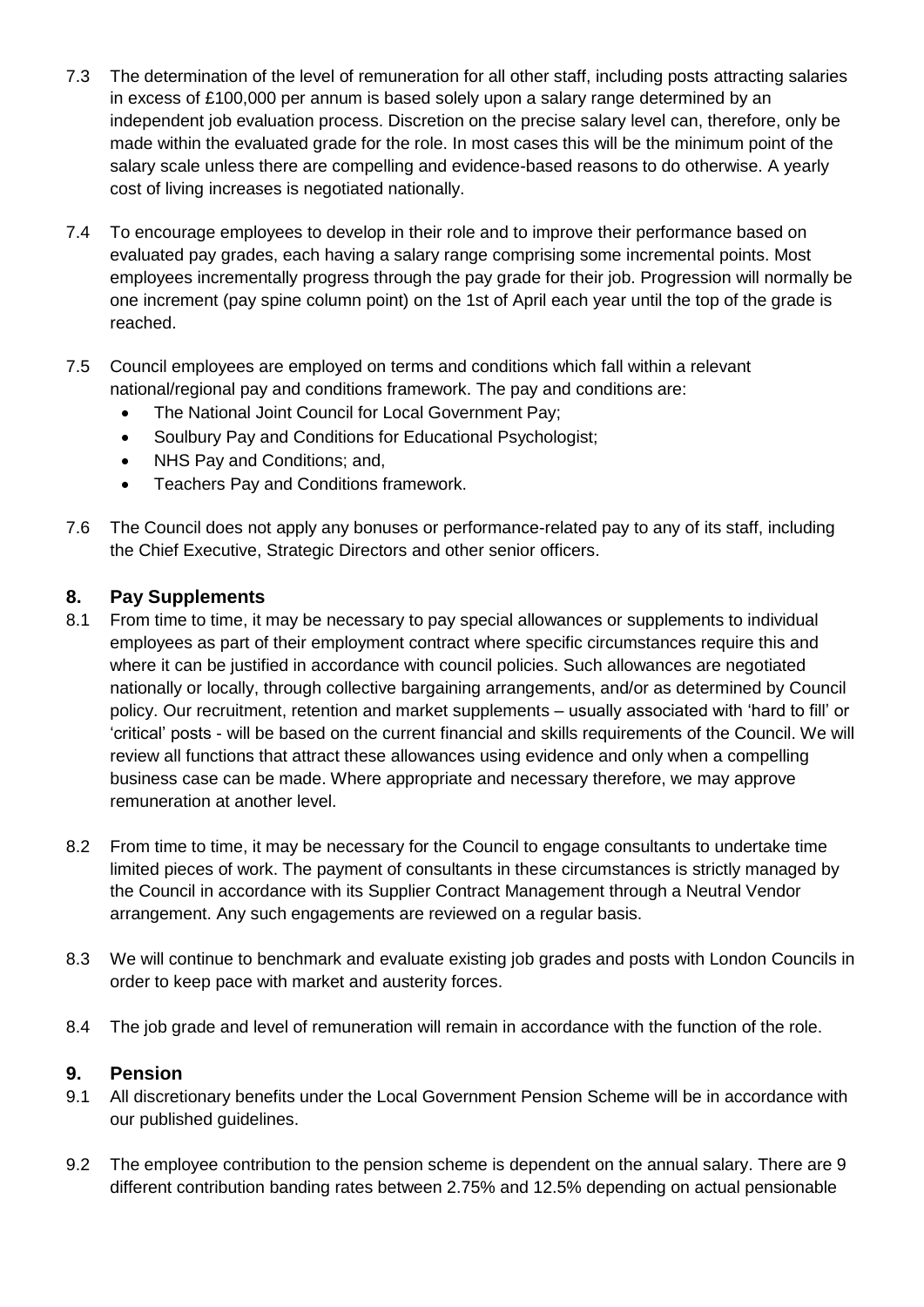pay. Lambeth's employer contribution to the pension fund for all contributing members of staff is 19.3%.

| <b>Band</b> | <b>Pensionable</b><br>Pay from £ | <b>Pensionable</b><br>Pay to £ | <b>Main scheme</b> | 50/50 section |
|-------------|----------------------------------|--------------------------------|--------------------|---------------|
|             | 0                                | 14,600                         | 5.50%              | 2.75%         |
| 2           | 14,601                           | 22,800                         | 5.80%              | 2.90%         |
| 3           | 22,801                           | 37,100                         | 6.50%              | 3.25%         |
| 4           | 37,101                           | 46,900                         | 6.80%              | 3.40%         |
| 5           | 46,901                           | 65,600                         | 8.50%              | 4.25%         |
| 6           | 65,601                           | 93,000                         | 9.90%              | 4.95%         |
| 7           | 93,001                           | 109,500                        | 10.50%             | 5.25%         |
| 8           | 109,501                          | 164,200                        | 11.40%             | 5.70%         |
| 9           | 164,201                          | or more                        | 12.50%             | 6.25%         |

## **10. Lowest paid employees**

- 10.1 The lowest paid person employed under a contract of employment with the council is employed on full time 35 hours equivalent salaries in accordance with the minimum spinal point currently in use within the council's grading structure.
- 10.2 Staff who are transferred into the Council under the Transfer of Undertakings (Protection of Employment) Regulations 2006 are on a different pay and conditions and grading structure. Our lowest paid employee is not on the Council grading structure (NJC). They are paid on a different pay and conditions framework. The employee is paid £20.165.

#### **11. Pay multiple**

- 11.1 This process determines the relationship between the rate of pay for the lowest paid and the Chief Executive, including chief officer, described as the pay multiple. The current pay multiple between the lowest paid employee and the Chief Executive's salary is 9.31 times.
- 11.2 The median salary for all officers is £40,155. The Chief Executive's salary is 4.68 times the median salary.

## **12. Payments on termination of employment**

- 12.1 The Council's approach to statutory and discretionary payments on termination of employment of all staff, including Chief and Deputy Chief Executives, prior to reaching normal retirement age, is in accordance with Regulations 5 and 6 of the Local Government (Early Termination of Employment) (Discretionary Compensation) Regulations 2006 and Regulations 12 and 13 of the Local Government Pension Scheme (Benefits, Membership and Contribution) Regulations 2007. The Council's approach is set out in the discretionary statement attached as Appendix C to the Pay Policy Statement.
- 12.2 On ceasing to hold office all staff, including the Chief Executive and Deputy Chief Executives will receive their contractual entitlements in relation to notice pay, redundancy pay, accrued annual leave, pension etc. No non-contractual payments will be made on termination of a contract of employment of any employee, including the Chief Executive or Deputy Chief Executives unless there is a sound and robust business case for doing so. Any termination payment paid to a Chief